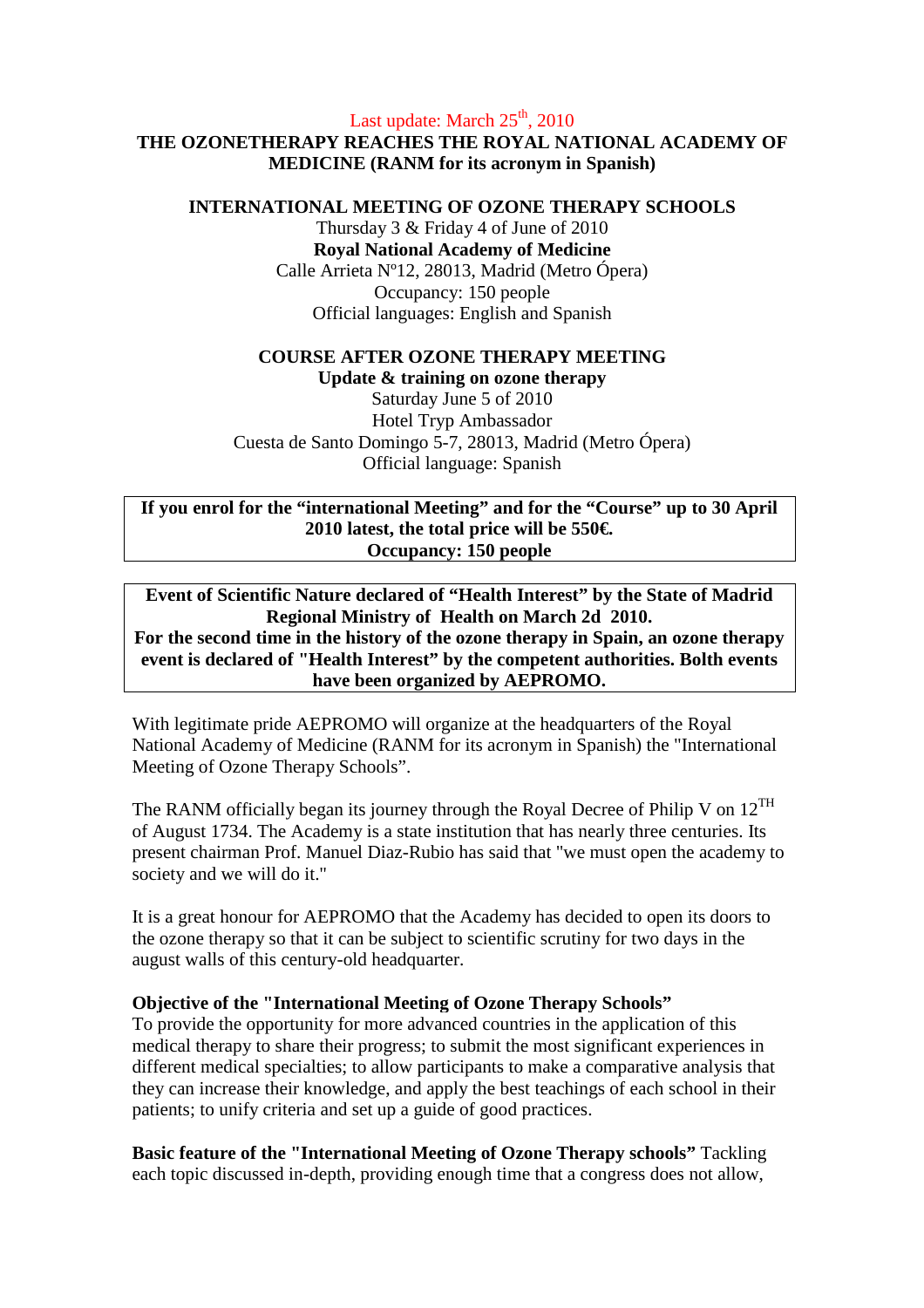and followed by a half hour session for questions and answers. These way participants will have the opportunity to deepen their knowledge and to present their questions directly to professors.

## **PARTICIPANT OZONE THERAPY SCHOOLS**

Nine Schools: Cuba, Egypt, Germany, Italy, Romania, Russia, Spain, Ukraine, United **States** 

**Programme INTERNATIONAL MEETING OF OZONE THERAPY SCHOOLS** 

**Royal National Academy of Medicine**  Thursday 3 & Friday 4 of June of 2010 Calle Arrieta Nº12, 28013, Madrid (Metro Ópera) Occupancy: 150 people Official languages: English and Spanish

*Simultaneous interpretation is assured by professional translators* 

# **THURSADY 3TH**

Royal National Academy of Medicine "Salón de Actos"

8:00 – 9:00 **Register of participants to the congress and distribution of material**. Punctuality is required to start the congress on time. Salón de Actos, Royal Nacional Academy of Medicine

9:00 Inauguration of the International Meeting. "Salón de Actos.

### **Chairperson**: Dr. Humberto Loscertales

9:30 **Professor Velio Bocci (MD).** Emeritus Professor of Physiology at the University of Siena. Lecture: "What a good ozone therapist must know about using ozone in patients". 10:30 Questions and answers session 11:00 Coffee break and visit to stands

### **Chairperson**: Dr. Agne Díaz Riverol

11:30 **Professor Lamberto Re** (MD). Professor, Clinical Pharmacology and Toxicology, University of Ancona. Lecture: "The development of ozone therapy: From empiricism to science". 12:30 Questions and answers session

### **Chairperson**: Dr. Adriana Schwartz

12:45 **Professor Claudia N. Kontorschikova** (MD).Medical Academy, Nizhny Novgorod.

Lecture: "Biochemical aspects of the ozone therapy"

13:15 **Professor Sergey Peretyagin** (MD). Director, Research Institute of Traumatology and Orthopedics, Nizhny Novgorod; President of the Russian Association of Ozone Therapy.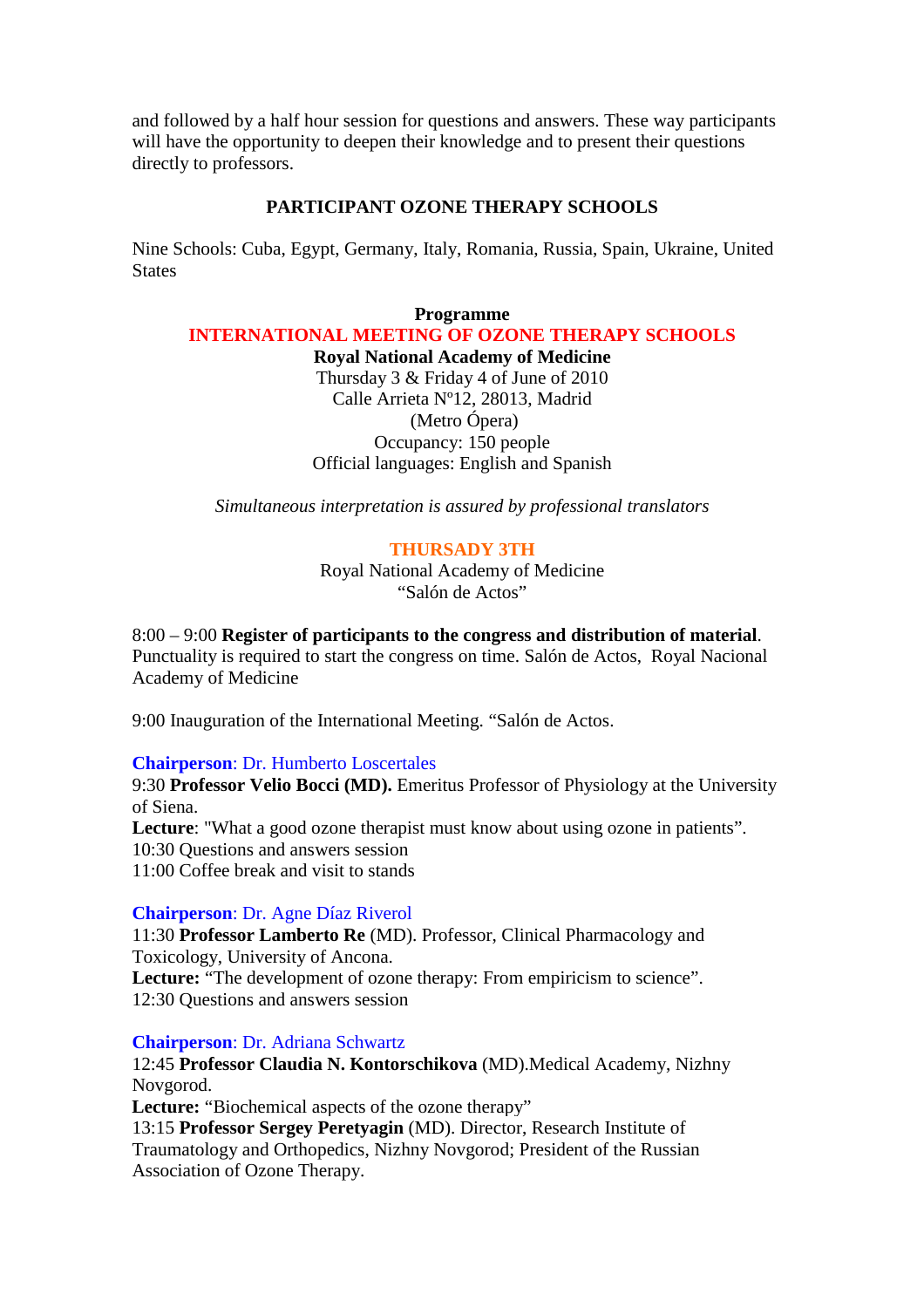**Lecture:** "Methodological basis: Functional and metabolical reestablishment with ozone therapy"

13:45 Questions and answers session

14:15 Lunch (in charge of each participant)

## **Chairperson**: B.S. Carla Núñez Lima

16:00 **Dr. med. vet. Siegfried Schulz**. **(**Veterinary Surgeon). Veterinary Services and Laboratory Animal Medicine of the Philipps-University of Marburg. **Lecture**: "Ozone/Oxygen IP in a preclinical cancer study with an outlook in human-and veterinary medicine (pilot-results)".

16:30 **Dr. Sci. Eugeni I. Nazarov (MD).**Chairman of the Ukrainian Association Ozone Therapists, Vice-president of the Asian-European Union Ozone Therapists. **Lecture:** Ozone Therapy: Russian and European comparison method"

17:00 Questions and answers session.

17:30 Coffee break and visit to stands.

# **Chairperson**: Dr. Enrique Riverola

18:00 **Dr. Vivian Borroto Rodríguez** (MD). National Center for Natural and Traditional Medicine, Havana. **Lecture**: "Ozone Therapy and Acupuncture". 18:30 **Professor Luisa Batilde Lima Hernández** (Biochemistry and Nutritionist). National Center for Natural and Traditional Medicine, Havana. **Lecture: "**Nutrition and ozone therapy: The current scientific situation". 19:00 Questions and answers session

# 19:00 **First call for the AEPROMO's Ordinary General Assembly**. **Hotel Tryp Ambassador,** Madrid.

19:30 End of the first day of the International Meeting.

19:30 **Second and last call for the AEPROMO's Ordinary General Assembly**. Hotel Tryp Ambassador, Cuesta de Santo Domingo 5-7, 28013, Madrid. A few minutes away from the Royal Nacional Academy of Medicine.

# **FRIDAY 4TH**

### **Chairperson**: Dr. Agustí Molíns

9:00 **Dr. Anna María Procopio (MD).** Paediatrician. Lecture: "Oxygen – ozone therapy in the pulmonary hypertension" 9:30 **Dr. Agne Esther Diaz Riverol** (MD). Paediatric Hospital, Sancti Spíritus. Lecture: Ozone Therapy in paediatrics" 10:00 Questions and answers session. 10:30 Coffee break and visit to stands.

### **Chairperson**: Dr. Froylán Alvarado

11:00 **Professor Gregorio Martínez Sánchez** (Pharm. Dr., Senior Researcher). Scientific Director, Medinat srl. Ancona. **Lecture:** "Redox diagnostic as main tool in ozone therapy"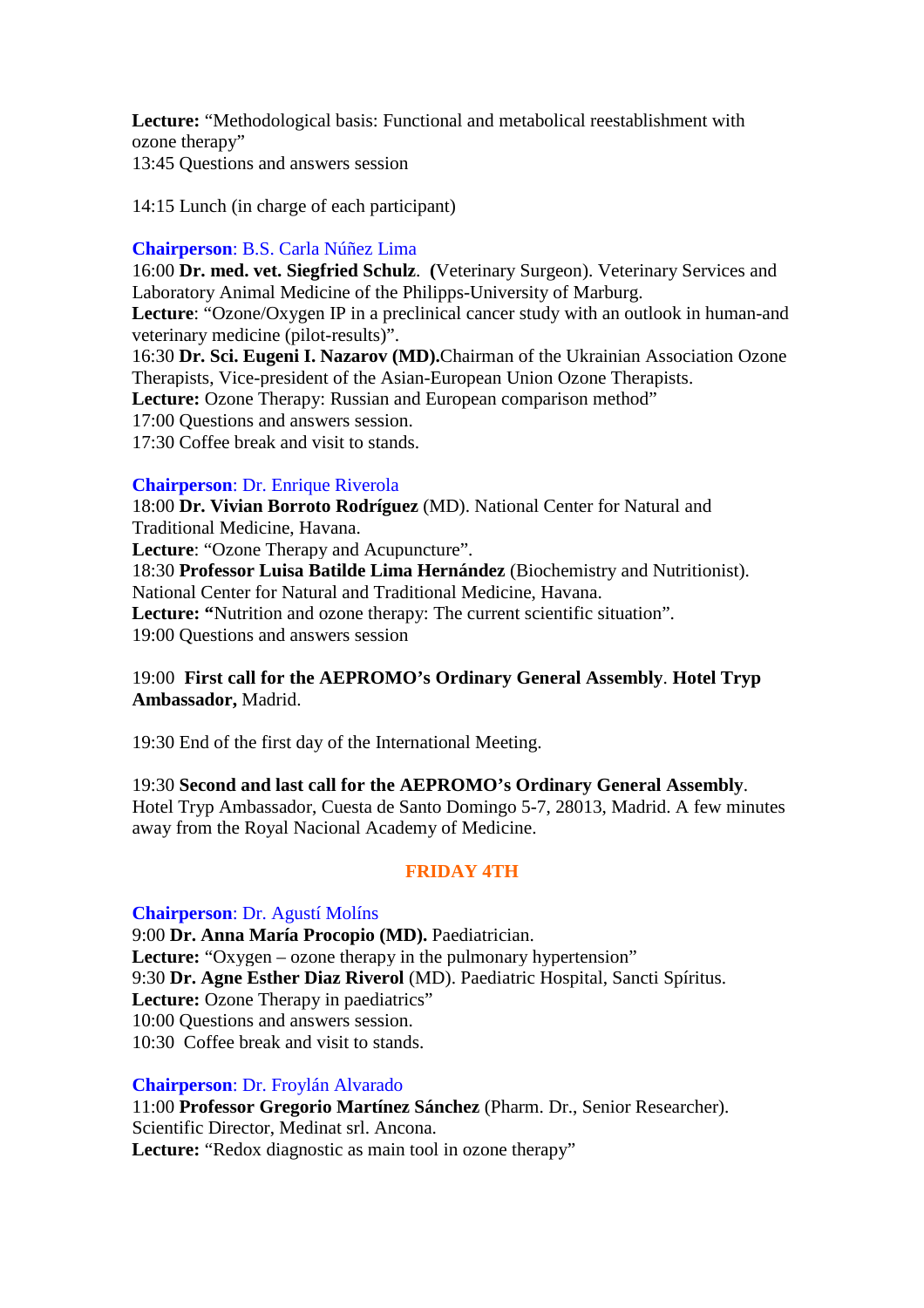12:00 **Dr. Frank A. Shallenberger** (MD). Director, Center for Alternative Medicine, Anti-Aging, Nevada.

Lecture: "Using ozone to stimulate oxygen utilization"

13:00 **Dr. Adriana Schwartz** (MD). Director, Clínica Fiorela, Madrid. AEPROMO's President.

**Lecture:** "Ozone therapy in vulvo-vaginitis caused by candidas relapse" 13:20 Questions and answers session.

14:00 Lunch (in charge of each participant)

# **Chairperson**: Dr. Javier Hidalgo

15:30 **Dr. Mirta Copello** (MD). Retinitis Pigmentosa National Reference Centre. "Dr. Salvador Allende" Hospital. Havana.

Lecture: "Application of ozone in ophthalmology: 23 years of experience"

16:00 **Dr. Bernardino Clavo Varas** (MD). Director, Radiotherapy Oncology Department, Great Canary University Hospital Dr. Negrín.

Lecture: "Ozone Therapy in Oncology. Summary of research experiences and projects at the Las Palmas Dr. Negrín Universitary Hospital

17:00 Questions and answers session. 17:30 Coffee break and visit to stands.

# **Chairperson**: Professor Luisa Batilde Lima Hernández

18:00 **Professor Nabil Mawsouf** (MD). Director of the Unit of Pain, University of Cairo.

Lecture: "Ozone Therapy in Patients with Hepatitis C"

18:30 **Dr. Fernando Kirchner van Gelderen** (MD. Director, Gabinet Mèdic Maresme, Caldes d'Estrac**.** 

**Lecture:** Andreas Vesaglio's anatomy in the XXI Century: New techniques with ozone therapy"

19:15 **Dr. Tiron Stefan** (MD). President Founder, Scientific Romanian Association of Ozone Therapy.

**Lecture**: "Ozone therapy effects on the human posture".

19: 35 Questions and answers session.

20:00 **Conclusions** and end of the "International Meeting of Ozone Therapy Schools".

21:30 **Gala Dinner**. Hotel Ópera. Cuesta de Santo Domingo 2, 28013, Madrid, (Metro Ópera). A few meters away from the Royal National Academy of Medicine.  $55 \in \text{VIT}$ included. (in charge of each participant; to pay directly at the hotel's restaurant)

> Ozone Therapy Course **Update & training on Ozone Therapy**  Saturday 5 June 2010 Hotel Tryp Ambassador Cuesta de Santo Domingo 5-7, 28013, Madrid (Metro Ópera) Official language: Spanish

**If you enrol for the "international Meeting" and for the "Course" up to 30 April 2010 latest, the total price will be 550€.** 

**Programme of the course**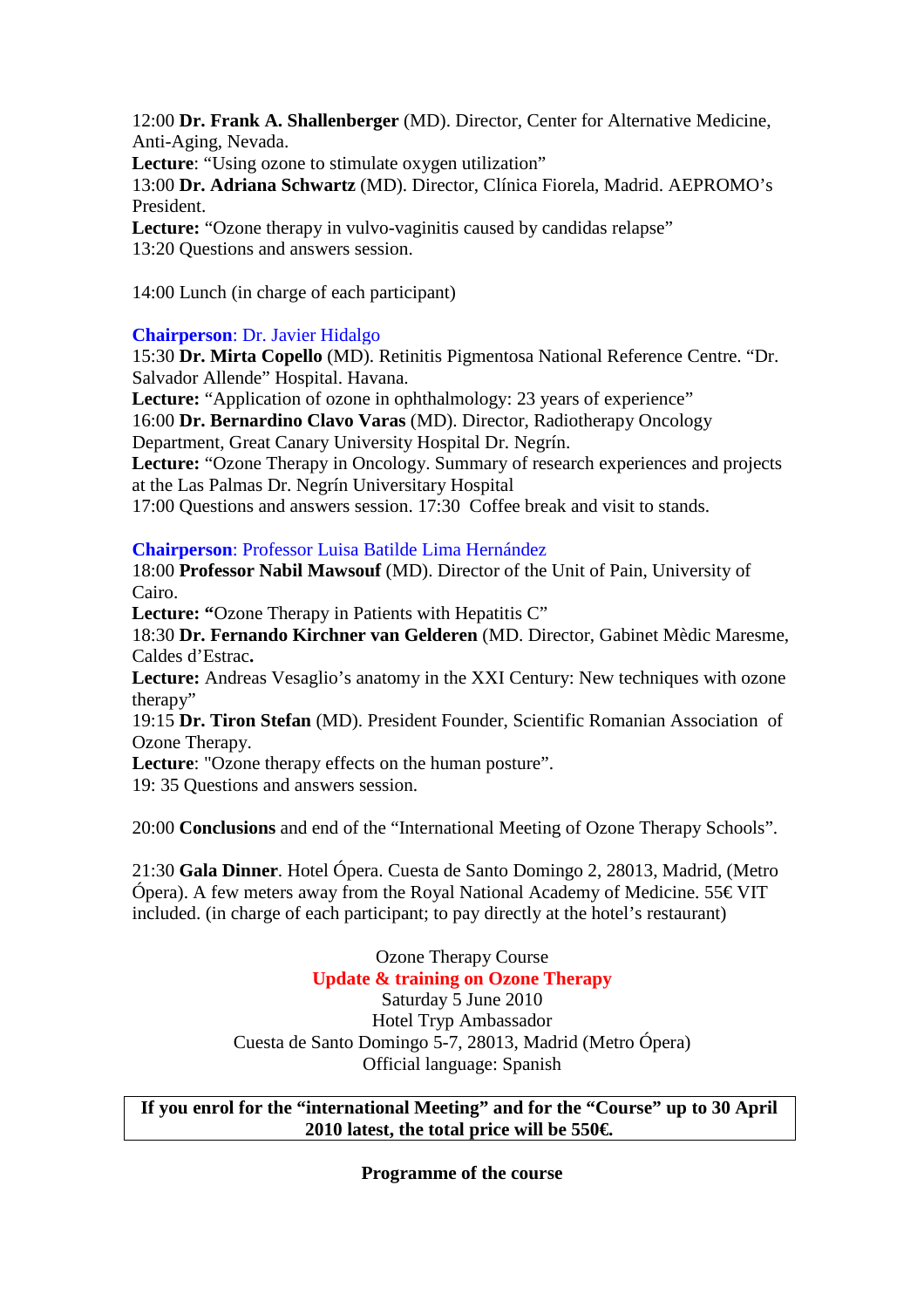# **SATURDAY 5TH**

## 9:00 "**Basic and clinic considerations of the redox balance"**

Professor Gregorio Martínez Sánchez (Pharm. Dr., Senior Researcher). Scientific Director, Medinat srl. Ancona.

## 11:00 Coffee break

### 11:30 "**Biochemistry of the ozone therapy**"

B.S. Carla Núñez Lima (Biochemistry). Culiacán, México

## 12:30 **"Oxidative stress, exogenous anti-oxidants and ozone therapy"**

Professor Luisa Batilde Lima Hernández (Biochemistry and Nutritionist). National Centre for Natural and Traditional Medicine, Havana. Dr. Vivian Borroto Rodríguez (MD). National Centre for Natural and Traditional Medicine, Havana.

14:30 Lunch (in charge of each participant)

### 15:30 "**Ozone therapy and UV rays**"

Dr. Froylán Alvarado Güémez, MD. President of the Mexican Association of Ozone Therapy.

Dr. Adriana Schwartz (MD). Director, Clínica Fiorela, Madrid. AEPROMO's President.

17:00 Coffee Break

# 17:30 "**Infiltrations with ozone for pain management** "

Dr. Jaime Rebeill Félix (MD). Director, Pain and Spine Clinic, Hermosillo (Sonora), México.

20:00 End of the course

# **REGISTRATION FORM**

## **If you enrol for the "international Meeting" and for the "Course" up to 30 April 2010 latest, the total price will be 550€. Occupancy: 150 people**

All data provided will be treated by AEPROMO according to the provisions of the Organic Law 15/1999 of December  $13<sup>th</sup>$ , on the Protection of Personal Data. I authorize AEPROMO to use my personal data in accordance with the objectives of the association, and that the following data can be delivered to commercial members of AEPROMO and all those who cooperate with AEPROMO: Name, profession, address, telephone and email. I undertake to immediately inform AEPROMO to proceed to make the adequate modifications of any change that may occur to any of my personal information.

Name & Last name: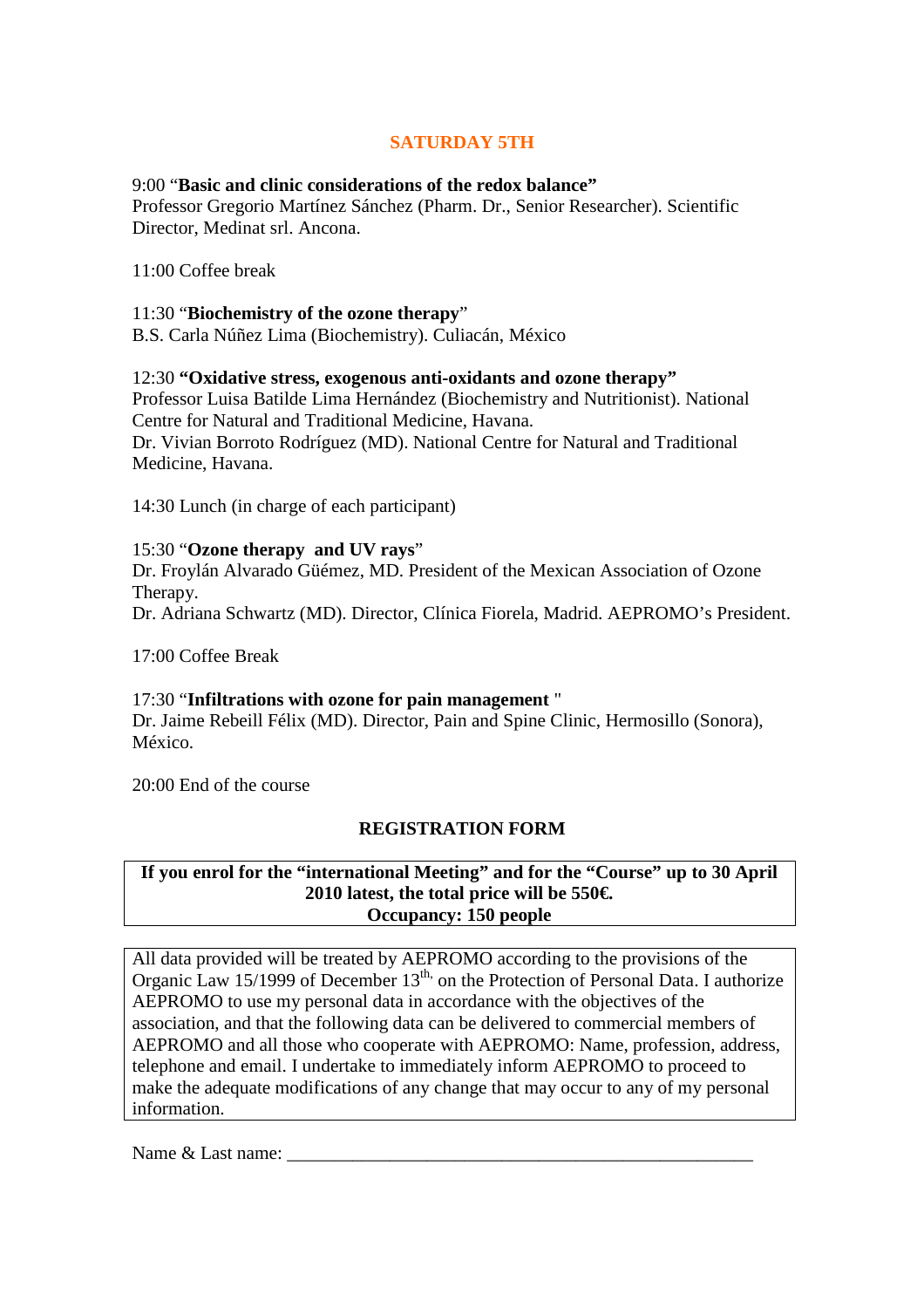| $\text{Fax}_{\text{max}}$ |
|---------------------------|
|                           |
|                           |
| Signature:                |
|                           |

# **Registration Fees**

|                                                                           | Until April<br>30th                           |                              | Signal<br>with an X<br>the one<br>you<br>choose | From May<br>1st            | Signal<br>with an X<br>the one<br>you<br>choose |
|---------------------------------------------------------------------------|-----------------------------------------------|------------------------------|-------------------------------------------------|----------------------------|-------------------------------------------------|
| <b>International</b><br><b>Meeting of Ozone</b><br><b>Therapy Schools</b> | <b>AEPROMO</b><br>Members                     | 300€                         |                                                 | 350 €                      |                                                 |
| <b>Course</b> "Update"<br>$&$ training on<br>ozone therapy"               | <b>AEPROMO</b><br><b>Members</b>              | 300€                         |                                                 | $350 \in$                  |                                                 |
| International<br>$Meeting + Update$<br>Course                             |                                               | 550€<br>Save<br>50€          |                                                 | $650 \in$<br>Save<br>50€   |                                                 |
| <b>International</b><br><b>Meeting of Ozone</b><br><b>Therapy Schools</b> | Non<br><b>AEPROMO</b><br>members $(*)$        | $350 \in (*)$                |                                                 | $400 \in (*)$              |                                                 |
| Course "Update"<br>$&$ training on<br>ozone therapy                       | <b>Non</b><br><b>AEPROMO</b><br>members $(*)$ | $350 \in (*)$                |                                                 | $400 \in (*)$              |                                                 |
| International<br>$Meeting + Update$<br><b>Course</b>                      | Non<br><b>AEPROMO</b><br>members $(*)$        | 550 € $(*)$<br>Save<br>150 € |                                                 | 750 € $(*)$<br>Save<br>50€ |                                                 |
| <b>Gala Dinner.</b><br>21:30 hrs. June $4th$                              | <b>AEPROMO</b><br>members $&$                 | 55€ То<br>be paid at         |                                                 | 55€ To be<br>paid at       |                                                 |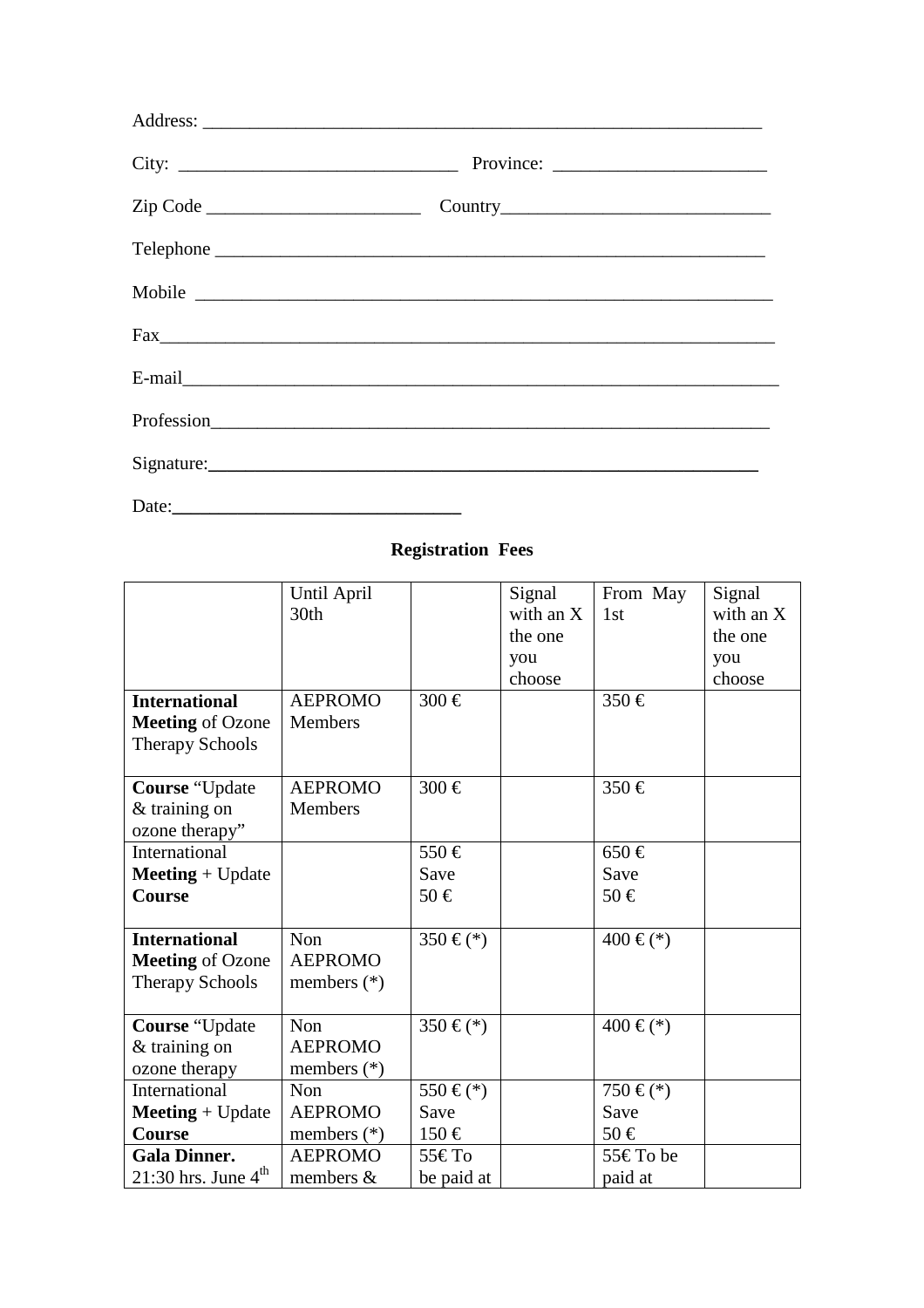| members<br>non | restaurant |  | --------<br>aurani |  |
|----------------|------------|--|--------------------|--|
|----------------|------------|--|--------------------|--|

**(\*)**If you choose to be a member of AEPROMO at the time of registration to the "International Meeting" and the "Course", you will not have to pay the joining fee (130 €) nor the annual fee for 2010 (100 €). It will save you a total amount of 230 €. In addition you will be charged for this event as a member of AEPROMO.

As a consequence your affiliation to AEPROMO (including your 2010 annual fee) and your participation to the "International Meeting" and the " Course" will cost you a total of 550  $\in$  if you register until March 30<sup>th</sup> latest; or 750  $\in$  if you register as of May  $f^t$ .

# **WAYS OF REGISTRATION**

# **REGISTRATION ON LINE**

To dully fill out the form that you will find in the web page of AEPROMO (http://www.aepromo.org/). Immediately you will see the news of the "International Meeting". Tap on "more information" and then tap on "registration". There you will get the registration on line. This is the easier and faster way to register.

# **OTHER WAYS TO REGISTER**

Your may send the registration form that is included in this paper, dully filled out by:

- **E-mail**: info@aepromo.org
- **Fax**: (+34) 913515175
- **Mail**: AEPROMO, casilla 46. Colegio de Médicos de Madrid. Calle Santa
- Isabel, 51, 28012, Madrid (Spain)

**To call**: (+34) 669685429 and (+34) 913515175

# **FORMS OF PAYMENT. There are two ways to pay:**

### 1. **Bank transfer:**

BANCO SANTANDER (Madrid - Spain):

### **From Spain**

Current Account No. 0049 3660 11 2914164951, AEPROMO Asociación Española de Profesionales Médicos en Ozonoterapia. must send by mail, email or fax proof of transfer.

### **From a location outside Spain**

Current Account No. 0049 3660 11 2914164951 IBAN: ES76 0049 3660 1129 1416 4951 SWIFT: BSCHESMM

AEPROMO Asociación Española de Profesionales Médicos en Ozonoterapia. must send by mail, email or fax proof of transfer.

# 2. **Paypal an online payment gateway**:

It allows you to pay more comfortably with your credit card. The payment gateway offers maximum security in all transactions.

To do this you must complete the online form found on the website http://www.aepromo.org/

Immediately you will see the news of the "International Meeting". Tap on "more information" and then tap on "registration". Then proceed as described there.